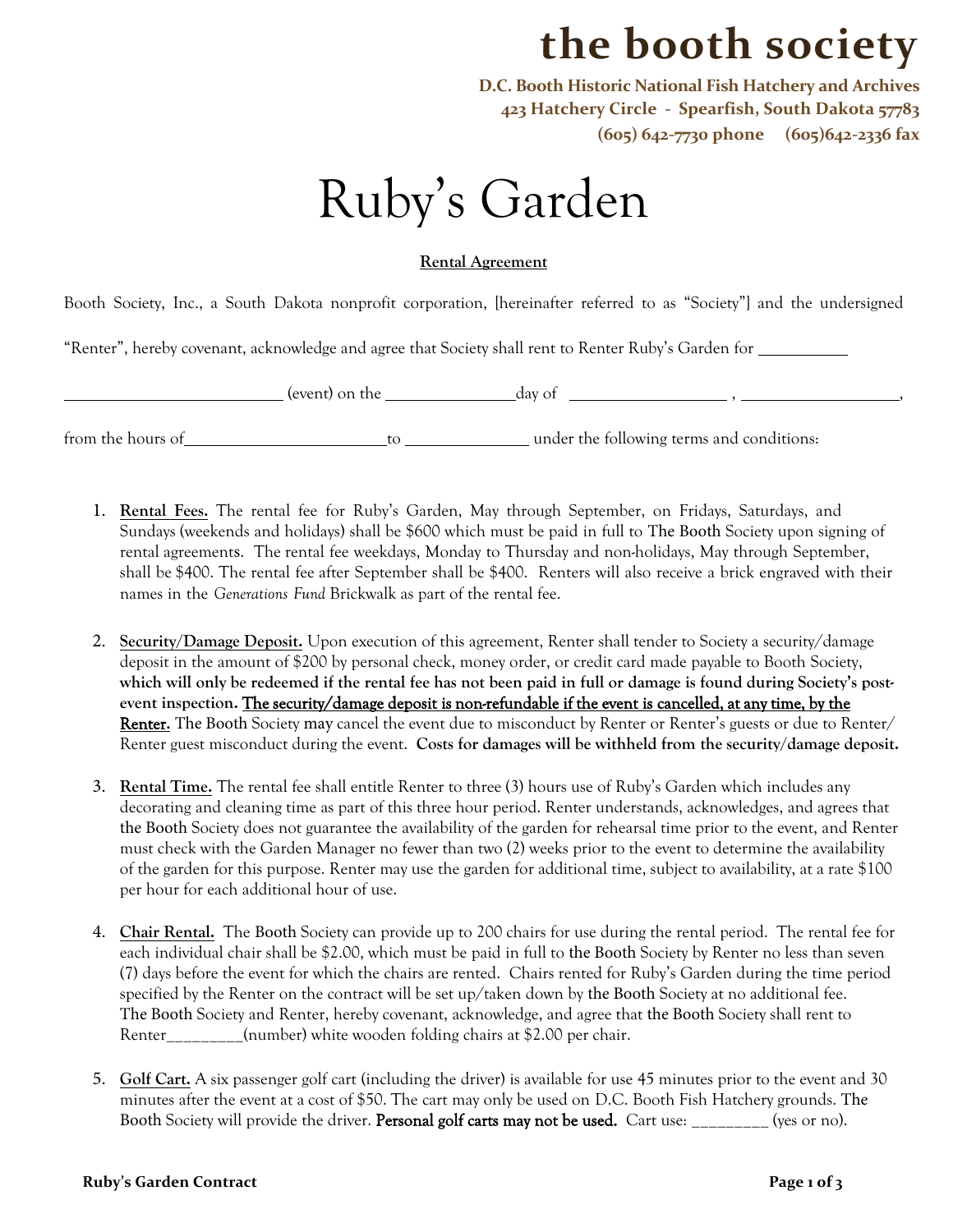- 6. **Restroom Facilities.** Restrooms are available at the Visitor's Center at the entrance of the D.C. Booth Fish Hatchery.
- 7. **Photography.** Couples choose national parks and facilities as beautiful wedding venues. Photographers and the wedding party need to make sure they do not unduly interfere with park visitors' access and enjoyment while taking photos. Please remember that this is first and foremost a national public facility.
- 8. **Additional Provisions Included.** Under the terms and conditions of this agreement, Renter is entitled to use the following: Ruby's Garden located behind the Booth House; eight (8) wrought iron garden benches (each bench seats two individuals); the back porch of the Booth House which is equipped with three (3) electrical outlets; the driveway located to the east of Ruby's Garden; the small bridge and yard located east of the driveway; the front porch of the Booth House; a restroom/changing room located directly behind Ruby's Garden and to the south of the Booth House; and a parking lot west of the Booth House with five (5) available parking spaces.
- 9. **Provisions Not Included.** Renter is not entitled to use the following: tables, chairs, decorating equipment (e.g., ladders, extension cords, etc); **or any portion of the interior of the Booth House**. Renter's use of Ruby's Garden is further subject to full and complete compliance by Renter with the terms and conditions set forth in Exhibit A, which Exhibit is attached hereto and incorporated in this agreement by reference.
- 10. **Alcohol Use.** The use of alcohol in Ruby's Garden or on the D.C. Historic National Fish Hatchery and Archives grounds is strictly prohibited. The Renter is liable for any violations; violations will result in the loss of the security/damage deposit.
- 11. **Costs of Enforcement**. Renter agrees that should Renter default on any term of this Agreement Renter agrees to pay all costs incurred by the Booth Society, including reasonable **attorney fees**, to enforce the terms of this agreement including but not limited to filing an action in a court of law.
- 12. **No Oral Modification.** Renter and the Booth Society agree that the terms of Renter's use of Ruby's Garden is governed solely by the terms of this Agreement and Renter and the Booth Society agree that any amendment or modification shall be by written amendment/modification signed by both Renter and the Booth Society.

| Renter's                   | Signature: Signature:                                                                                                                                                                                                          |                                    |
|----------------------------|--------------------------------------------------------------------------------------------------------------------------------------------------------------------------------------------------------------------------------|------------------------------------|
| Renter's<br>(Please Print) | Name: Name: Name: Name: Name: Name: Name: Name: Name: Name: Name: Name: Name: Name: Name: Name: Name: Name: Name: Name: Name: Name: Name: Name: Name: Name: Name: Name: Name: Name: Name: Name: Name: Name: Name: Name: Name:  |                                    |
| Renter's                   |                                                                                                                                                                                                                                |                                    |
| Renter's                   | Contact #: Letter and the set of the set of the set of the set of the set of the set of the set of the set of the set of the set of the set of the set of the set of the set of the set of the set of the set of the set of th | [home]<br>$\lfloor$ cell $\rfloor$ |
| Renter's e-mail address:   |                                                                                                                                                                                                                                | [work]                             |

**Ruby's Garden Contract Page 2 of 3**